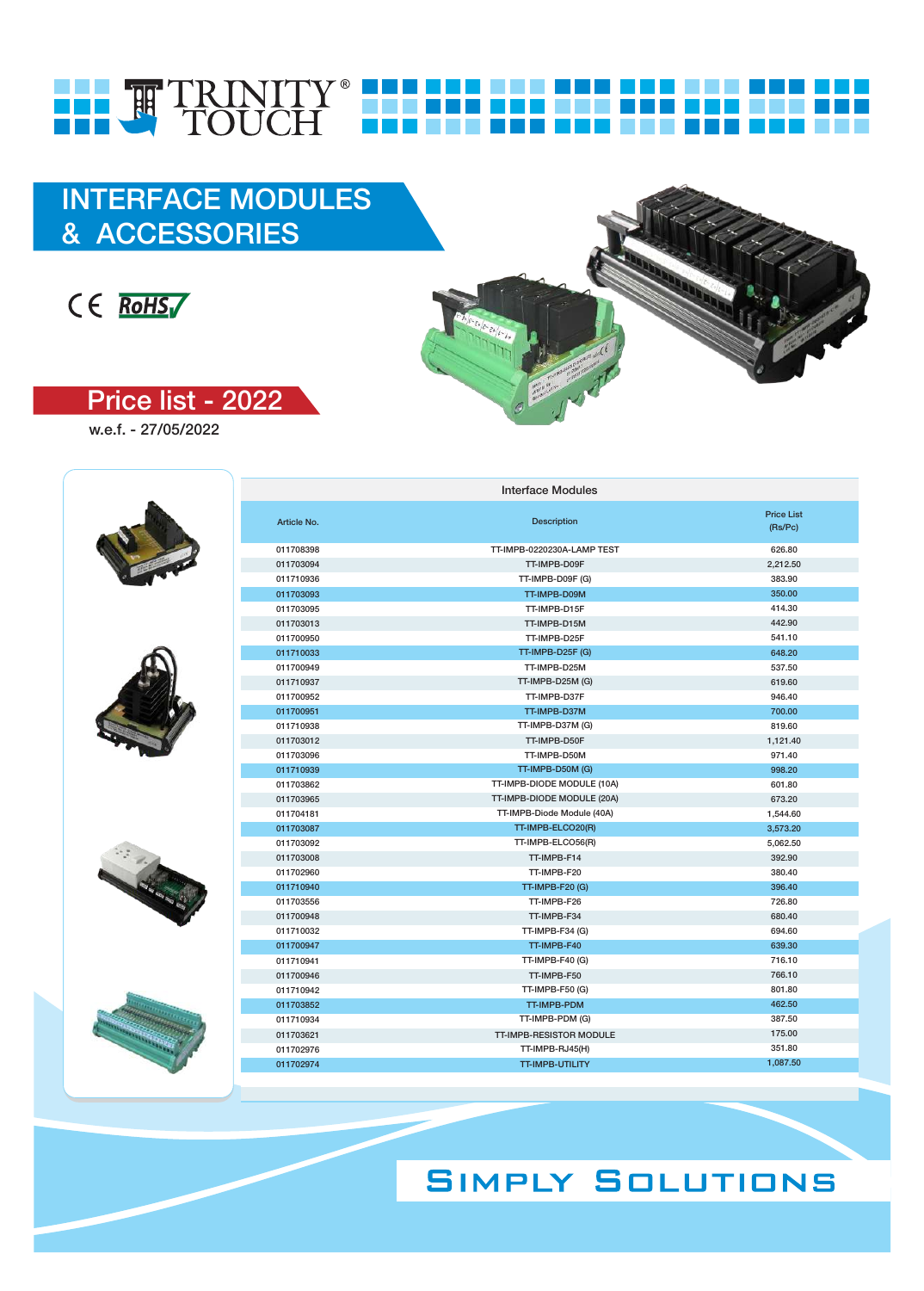

| 011704245              | 24IM1C4                                         | 780.40   |
|------------------------|-------------------------------------------------|----------|
| 011705676              | 24IM1C4(G)-WS                                   | 721.40   |
| 011704954<br>011704250 | 24IM1C4WR<br>24IM1C8                            | 392.90   |
| 011705677              | 24IM1C8(G)-WS                                   | 1,369.60 |
| 011704955              | <b>24IM1C8WR</b>                                | 1,350.00 |
| 011705678              | 24IM2C4(G)-WS                                   | 689.30   |
| 011704251              | 24IM2C8                                         | 2,050.00 |
|                        |                                                 | 2,123.20 |
| 011705679              | 24IM2C8(G)-WS                                   | 2,069.60 |
| 011706498              | TT-ICNS-0.14SQ-FCN40/OE/3.5M                    |          |
| 011704846              | TT-ICNS-0.14SQ-FCN40/OE/5.0M                    | 1,366.10 |
| 011706694              | TT-ICNS-D25F/D25M/1M                            | 1,458.90 |
|                        |                                                 | 1,123.20 |
| 011704092<br>011704091 | TT-ICNS-D25F/OE/10m<br>TT-ICNS-D25F/OE/5m       | 1,941.10 |
| 011704580              | TT-ICNS-FCN40/F40/1.5M                          | 930.40   |
| 011705951              | TT-ICNS-FCN40/F40/2M                            | 1,048.20 |
|                        | TT-ICSH-FCN40/F40/1.5M                          | 1,150.00 |
| 011704617              |                                                 | 1,260.70 |
|                        |                                                 |          |
| 011710912<br>011710913 | TT-IMPB-D09M (G)<br>TT-IMPB-D15F (G)            | 408.90   |
| 011710908              | TT-IMPB-D15M G)                                 | 476.80   |
| 011710907              | TT-IMPB-D50F(G)                                 | 507.10   |
| 011710906              | <b>TT-IMPB-F14 (G)</b>                          | 1,026.80 |
| 011710915              | TT-IMPB-F26 (G)                                 | 400.00   |
|                        |                                                 | 585.70   |
| 011710932<br>011703068 | <b>TT-IMPB-RJ45(H) (G)</b><br>TT-IMRB-010230A1S | 321.40   |
| 011707306              | TT-IMRB-010230A1S(WR)                           | 517.90   |
| 011703069              | TT-IMRB-010230A2S                               | 205.40   |
| 011710933              | TT-IMRB-010230A2S (G)                           | 525.00   |
|                        | TT-IMRB-01024D1                                 | 566.10   |
| 011702917<br>011702733 | TT-IMRB-01024D1S                                | 278.60   |
|                        |                                                 | 257.10   |
| 011705874              | TT-IMRB-01024D1S(G)                             | 237.50   |
| 011710005              | TT-IMRB-01024D1S(S-SSR)-U                       | 925.00   |
| 011709084              | TT-IMRB-01024D1S-C(G-5Q)                        | 230.40   |
| 011701046              | TT-IMRB-01024D2S                                | 330.40   |
| 011705875              | TT-IMRB-01024D2S(G)                             | 330.40   |
| 011704592              | TT-IMRB-01024D4S                                | 725.00   |
| 011710918<br>011705351 | TT-IMRB-01024D4S (G)<br>TT-IMRB-020110A2S       | 735.70   |
| 011710922              | TT-IMRB-020110A2S (G)                           | 978.60   |
|                        |                                                 | 839.30   |
| 011710029              | TT-IMRB-02012D1-C(G)<br>TT-IMRB-02012D1S-C      | 623.20   |
| 011704161              |                                                 | 516.10   |
| 011703429              | TT-IMRB-02012D2S-C                              | 689.30   |
| 011704829              | TT-IMRB-02012D2S-HC(BGR)                        | 732.10   |
| 011702995              | TT-IMRB-020230A1S                               | 762.50   |
| 011702966<br>011710901 | TT-IMRB-020230A2S                               | 967.90   |
|                        | TT-IMRB-020230A2S (G)                           | 1,005.40 |
| 011701039              | TT-IMRB-02024D1S                                | 473.20   |
| 011702664              | TT-IMRB-02024D1S-C                              | 412.50   |
| 011705876              | TT-IMRB-02024D1S-C(G)                           | 391.10   |
| 011709085              | TT-IMRB-02024D1S-C(G-5Q)                        | 364.30   |
| 011710004              | TT-IMRB-02024D1S-C(S-SSR)-U                     | 1,473.20 |
| 011701038              | TT-IMRB-02024D1S-P                              | 721.40   |
| 011704122              | TT-IMRB-02024D1-SSR(FFI)                        | 1,487.50 |
| 011704462              | TT-IMRB-02024D1-SSR-II                          | 1,408.90 |
| 011701048              | TT-IMRB-02024D2S                                | 566.10   |
| 011710943              | TT-IMRB-02024D2S (G)                            | 651.80   |
| 011702666              | TT-IMRB-02024D2S-C                              | 648.20   |
| 011705709              | TT-IMRB-02024D2S-C(G)                           | 587.50   |
| 011705877              | TT-IMRB-02024D2S-C(G)                           | 587.50   |
| 011703091              | TT-IMRB-02024D4S-C                              | 1,235.70 |
| 011710911              | TT-IMRB-02024D4S-C (G)                          | 1,450.00 |
| 011702998              | TT-IMRB-03012D2S-HC(530)                        | 1,164.30 |
| 011710903              | TT-IMRB-03012D2S-HC(530) (G)                    | 1,096.40 |
| 011703000              | TT-IMRB-03024D2S-HC(530)                        | 1,266.10 |
| 011710904              | TT-IMRB-03024D2S-HC(530) (G)                    | 1,078.60 |
| 011703001              | TT-IMRB-03024D2S-HC(BGR)                        | 926.80   |
| 011710905              | TT-IMRB-03024D2S-HC(BGR) (G)                    | 892.90   |
| 011702660              | <b>TT-IMRB-040110A1S</b>                        | 1,205.40 |
| 011709053              | TT-IMRB-040110A1S-PS                            | 901.80   |





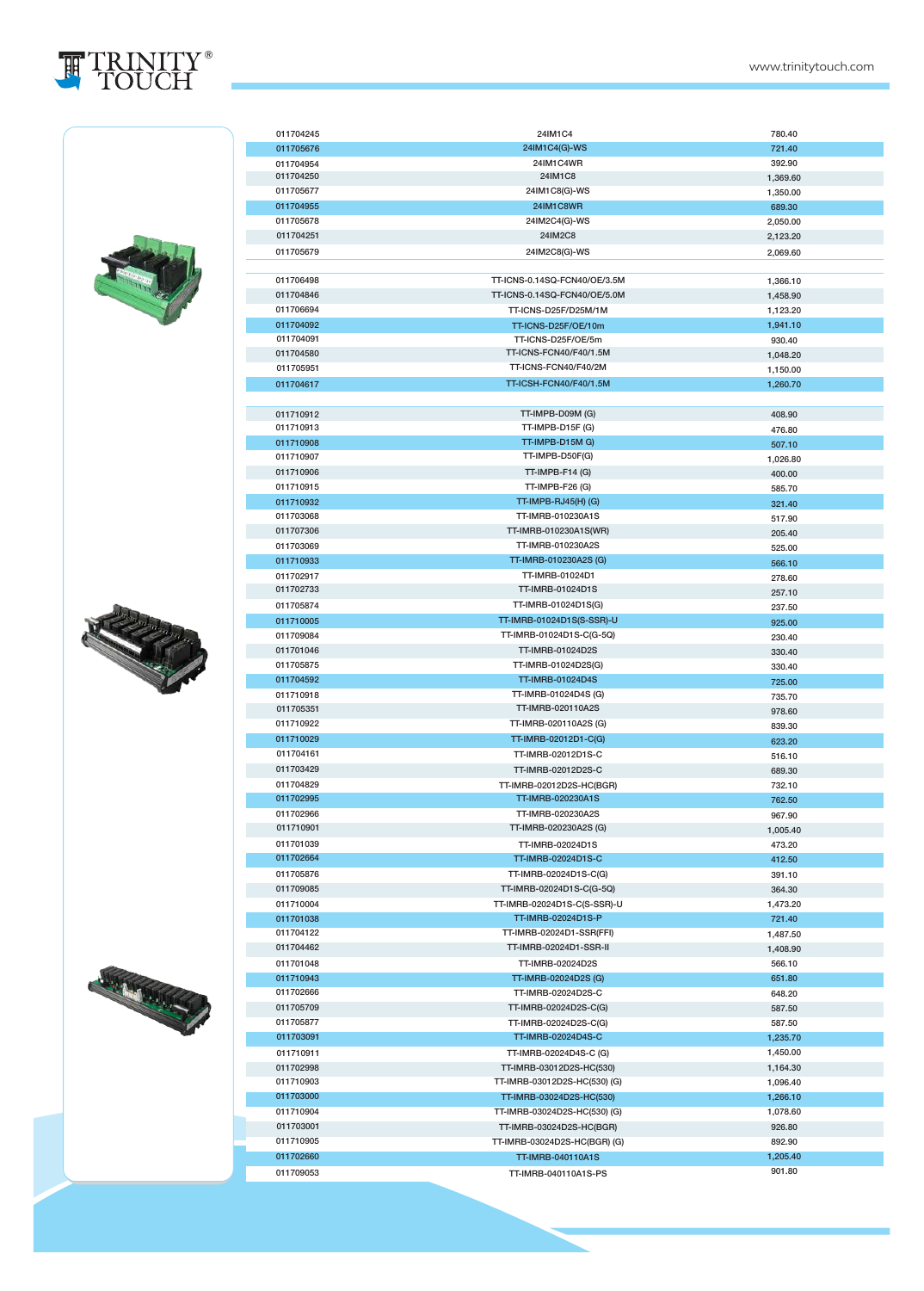

| 011702661              | TT-IMRB-040110A2S                                        | 1,760.70             |
|------------------------|----------------------------------------------------------|----------------------|
| 011705909              | TT-IMRB-040110A2S(G)                                     | 1,823.20             |
| 011705164              | TT-IMRB-040110A2S(WR)                                    | 528.60               |
| 011710921              | TT-IMRB-040110A2S(WR) (G)                                | 728.60               |
| 011702934              | TT-IMRB-040110D2S-C                                      | 2,060.70             |
| 011710044              | TT-IMRB-040110D2S-C (G)                                  | 2,085.70             |
| 011703635              | TT-IMRB-04012D1S-C                                       | 814.30               |
| 011710025              | TT-IMRB-04012D1S-C(G)                                    | 903.60               |
| 011703636              | TT-IMRB-04012D2S-C                                       | 1,257.10             |
| 011710027              | TT-IMRB-04012D2S-C(G)                                    | 1,114.30             |
| 011702641              | TT-IMRB-040230A1S                                        | 1,432.10             |
| 011710006              | TT-IMRB-040230A1S(G)                                     | 1,562.50             |
| 011709078              | TT-IMRB-040230A1S(WR)                                    | 555.40               |
| 011704619              | TT-IMRB-040230A1S-IDEC                                   | 2,700.00             |
| 011709052              | TT-IMRB-040230A1S-PS                                     | 901.80               |
| 011702632              | TT-IMRB-040230A2S                                        | 1,771.40             |
| 011708386              | TT-IMRB-040230A2S(G)                                     | 1,648.20             |
| 011709079              | TT-IMRB-040230A2S(WR)                                    | 716.10               |
| 011710931<br>011702752 | TT-IMRB-040230A2S(WR) (G)<br>TT-IMRB-04024A1S            | 792.90               |
| 011704497              | TT-IMRB-04024A1S-WR                                      | 1,400.00             |
| 011702750              | TT-IMRB-04024A2S                                         | 776.80               |
| 011710038              | TT-IMRB-04024A2S (G)                                     | 1,667.90             |
| 011702980              | TT-IMRB-04024D1-240A(SSR)                                | 1,673.20             |
| 011702982              | TT-IMRB-04024D1-240A(SSR-II)                             | 2,369.60<br>2,637.50 |
| 011702852              | TT-IMRB-04024D1-C                                        | 689.30               |
| 011707035              | TT-IMRB-04024D1S-C (G) (NR)                              | 700.00               |
| 011705953              | TT-IMRB-04024D1S-C (NR)                                  | 669.60               |
| 011703979              | TT-IMRB-04024D1S-C (SSR-FFI)                             | 3,553.60             |
| 011702745              | TT-IMRB-04024D1S-C(F)                                    | 905.40               |
| 011706063              | TT-IMRB-04024D1S-C(F)(G)                                 | 773.20               |
| 011702857              | TT-IMRB-04024D1S-C(FFI)                                  | 855.40               |
| 011702633              | TT-IMRB-04024D1S-C(G)                                    | 1,398.20             |
| 011709086              | TT-IMRB-04024D1S-C(G-5Q)                                 | 628.60               |
| 011705936              | TT-IMRB-04024D1S-C(OEN-SEALED)                           | 833.90               |
| 011702965              | TT-IMRB-04024D1S-C(S-108)                                | 1,442.90             |
| 011710048              | TT-IMRB-04024D1S-C(S-108) (G)                            | 1,523.20             |
| 011702953              | TT-IMRB-04024D1S-C(S-SSR)                                | 5,551.80             |
| 011710045              | TT-IMRB-04024D1S-C(S-SSR) (G)                            | 5,608.90             |
| 011706332              | TT-IMRB-04024D1S-C(S-SSR)-U                              | 2,132.10             |
| 011710928<br>011704162 | TT-IMRB-04024D1S-C(S-SSR)-U(G)<br>TT-IMRB-04024D1S-C(WR) | 2,537.50             |
| 011707159              | TT-IMRB-04024D1S-C-FTR                                   | 298.20               |
| 011707304              | TT-IMRB-04024D1S-C-FTR(G)                                | 669.60               |
| 011706016              | TT-IMRB-04024D1S-C-RL                                    | 639.30<br>644.60     |
| 011706017              | TT-IMRB-04024D1S-C-RL(G)                                 | 644.60               |
| 011707302              | TT-IMRB-04024D1S-C-RL(G)-V                               | 658.90               |
| 011706792              | TT-IMRB-04024D1S-C-TE                                    | 732.10               |
| 011702911              | TT-IMRB-04024D1-SSR                                      | 2,575.00             |
| 011702910              | TT-IMRB-04024D1-SSR(F)                                   | 2,667.90             |
| 011702905              | TT-IMRB-04024D1-SSR(FFI)                                 | 2,730.40             |
| 011702968              | TT-IMRB-04024D1-SSR(FFI-VF)                              | 2,760.70             |
| 011702903              | TT-IMRB-04024D1-SSR-II                                   | 2,585.70             |
| 011706333              | TT-IMRB-04024D1-SSR-U                                    | 2,492.90             |
| 011706729              | TT-IMRB-04024D1-SSR-U-704B                               | 2,423.20             |
| 011701050              | TT-IMRB-04024D2S                                         | 1,071.40             |
| 011710034              | TT-IMRB-04024D2S (G)                                     | 1,057.10             |
| 011702637              | TT-IMRB-04024D2S-C                                       | 1,514.30             |
| 011705954              | TT-IMRB-04024D2S-C (NR)                                  | 978.60               |
| 011710924              | TT-IMRB-04024D2S-C (NR) (G)                              | 1,078.60             |
| 011702921              | TT-IMRB-04024D2S-C(F)                                    | 1,287.50             |
| 011706712              | TT-IMRB-04024D2S-C(F)(G)                                 | 1,205.40             |
| 011702923              | TT-IMRB-04024D2S-C(FFI)                                  | 1,357.10             |
| 011710042              | TT-IMRB-04024D2S-C(FFI) (G)                              | 1,448.20             |
| 011705668              | TT-IMRB-04024D2S-C(G)                                    | 1,512.50             |
| 011706020              | TT-IMRB-04024D2S-C-RL                                    | 923.20               |
| 011706021              | TT-IMRB-04024D2S-C-RL(G)                                 | 921.40               |
| 011703090              | TT-IMRB-04024D4S-C<br>TT-IMRB-04024D4S-C (G)             | 2,285.70<br>2,455.40 |
| 011710910<br>011710000 | TT-IMRB-06024D1S-C(G-5Q)                                 | 910.70               |
| 011702662              | TT-IMRB-080110A1S                                        | 2,255.40             |
|                        |                                                          |                      |





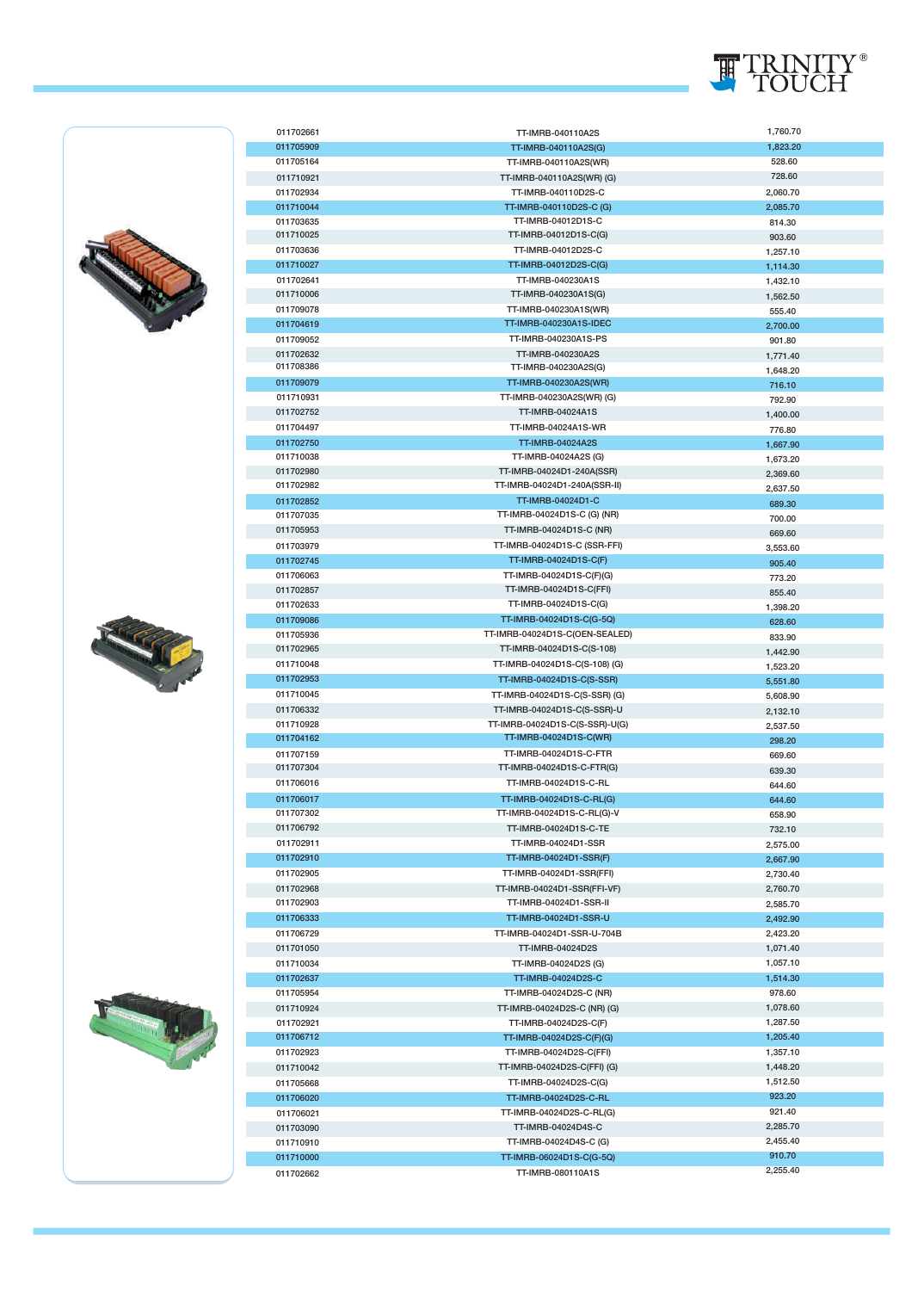







| 011709076 | TT-IMRB-080110A1S(G)           | 2,182.10 |
|-----------|--------------------------------|----------|
| 011703077 | TT-IMRB-080110A1S-IDEC         | 4,153.60 |
| 011707319 | TT-IMRB-080110A1S-PS           | 1,853.60 |
| 011702663 | TT-IMRB-080110A2S              | 3,471.40 |
| 011705908 | TT-IMRB-080110A2S(G)           | 3,471.40 |
| 011703480 | TT-IMRB-080110D1S-C            | 3,203.60 |
| 011707309 | TT-IMRB-080110D2S-C            | 3,873.20 |
| 011710929 | TT-IMRB-080110D2S-C (G)        | 4,067.90 |
| 011703634 | TT-IMRB-08012D1S-C             | 1,525.00 |
| 011710024 | TT-IMRB-08012D1S-C(G)          | 1,564.30 |
| 011703258 | TT-IMRB-08012D2S-C             | 2,235.70 |
| 011710026 | TT-IMRB-08012D2S-C(G)          | 2,332.10 |
| 011702625 | TT-IMRB-080230A1S              | 2,687.50 |
| 011705710 | TT-IMRB-080230A1S (G)          | 2,596.40 |
| 011707193 | TT-IMRB-080230A1S (WR)         | 762.50   |
| 011703651 | TT-IMRB-080230A1S-C(NC-NO)     | 2,533.90 |
| 011703075 | TT-IMRB-080230A1S-IDEC         | 5,087.50 |
| 011707318 | TT-IMRB-080230A1S-PS           |          |
| 011702615 | TT-IMRB-080230A2S              | 1,853.60 |
| 011705713 | TT-IMRB-080230A2S (G)          | 3,296.40 |
| 011704177 | TT-IMRB-080230A2S(WR)          | 3,430.40 |
| 011710917 | TT-IMRB-080230A2S(WR) (G)      | 1,205.40 |
| 011703078 | TT-IMRB-080230A2S-IDEC         | 1,251.80 |
| 011702753 | TT-IMRB-08024A1S               | 5,766.10 |
| 011709080 | TT-IMRB-08024A1S(WR)           | 2,905.40 |
| 011702751 |                                | 785.70   |
|           | <b>TT-IMRB-08024A2S</b>        | 3,192.90 |
| 011710039 | TT-IMRB-08024A2S (G)           | 3,069.60 |
| 011703650 | TT-IMRB-08024AD1S(RECT-SEALED) | 1,967.90 |
| 011703987 | TT-IMRB-08024D1                | 1,175.00 |
| 011702981 | TT-IMRB-08024D1-240A(SSR)      | 4,685.70 |
| 011702983 | TT-IMRB-08024D1-240A(SSR-II)   | 5,078.60 |
| 011704137 | TT-IMRB-08024D1-240ASSR(FFI)   | 5,201.80 |
| 011702397 | TT-IMRB-08024D1-C              | 1,225.00 |
| 011707069 | TT-IMRB-08024D1-C(NR)          | 1,101.80 |
| 011701043 | TT-IMRB-08024D1S               | 1,317.90 |
| 011703067 | TT-IMRB-08024D1S(NC-NO)        | 1,317.90 |
| 011702396 | TT-IMRB-08024D1S-C             | 2,328.60 |
| 011707036 | TT-IMRB-08024D1S-C (G) (NR)    | 1,235.70 |
| 011705935 | TT-IMRB-08024D1S-C (NR)        | 1,246.40 |
| 011702617 | TT-IMRB-08024D1S-C (OEN-SEALED | 1,317.90 |
| 011703969 | TT-IMRB-08024D1S-C (SSR-FFI)   | 6,962.50 |
| 011703980 | TT-IMRB-08024D1S-C (SSR-FFI)   | 6,962.50 |
| 011702746 | TT-IMRB-08024D1S-C(F)          | 1,432.10 |
| 011705711 | TT-IMRB-08024D1S-C(F)(G)       | 1,432.10 |
| 011702856 | TT-IMRB-08024D1S-C(FFI)        | 1,708.90 |
| 011702629 | TT-IMRB-08024D1S-C(G)          | 2,557.10 |
| 011708389 | TT-IMRB-08024D1S-C(G)(WR)      | 582.10   |
| 011709082 | TT-IMRB-08024D1S-C(G-5Q)       | 910.70   |
| 011703657 | TT-IMRB-08024D1S-C(PCWL)       | 1,369.60 |
| 011702650 | TT-IMRB-08024D1S-C(S)          | 2,750.00 |
| 011710923 | TT-IMRB-08024D1S-C(S)(G)       |          |
|           | TT-IMRB-08024D1S-C(S-108)      | 2,708.90 |
| 011702964 | TT-IMRB-08024D1S-C(S-108) (G)  | 2,771.40 |
| 011710047 |                                | 2,823.20 |
| 011703009 | TT-IMRB-08024D1S-C(SEALED)     | 1,833.90 |
| 011702959 | TT-IMRB-08024D1S-C(S-SSR)      | 4,171.40 |
| 011710046 | TT-IMRB-08024D1S-C(S-SSR) (G)  | 4,894.60 |
| 011704164 | TT-IMRB-08024D1S-C(WR)         | 707.10   |
| 011707160 | TT-IMRB-08024D1S-C-FTR         | 1,194.60 |
| 011707305 | TT-IMRB-08024D1S-C-FTR(G)      | 1,287.50 |
| 011706014 | TT-IMRB-08024D1S-C-RL          | 1,096.40 |
| 011706015 | TT-IMRB-08024D1S-C-RL(G)       | 1,082.10 |
| 011707303 | TT-IMRB-08024D1S-C-RL(G)-V     | 1,225.00 |
| 011706891 | TT-IMRB-08024D1S-C-RL(SEALED)  | 1,760.70 |
| 011709089 | TT-IMRB-08024D1S-C-SMT(G-5Q)   | 1,100.00 |
| 011709097 | TT-IMRB-08024D1S-C-SMT(RL)     | 1,341.10 |
| 011706791 | TT-IMRB-08024D1S-C-TE          | 1,308.90 |
| 011701042 | TT-IMRB-08024D1S-P             | 1,287.50 |
| 011702908 | TT-IMRB-08024D1-SSR            | 4,944.60 |
| 011702909 | TT-IMRB-08024D1-SSR(F)         | 5,108.90 |
| 011702904 | TT-IMRB-08024D1-SSR-II         | 5,026.80 |
| 011706334 | TT-IMRB-08024D1-SSR-U          | 4,832.10 |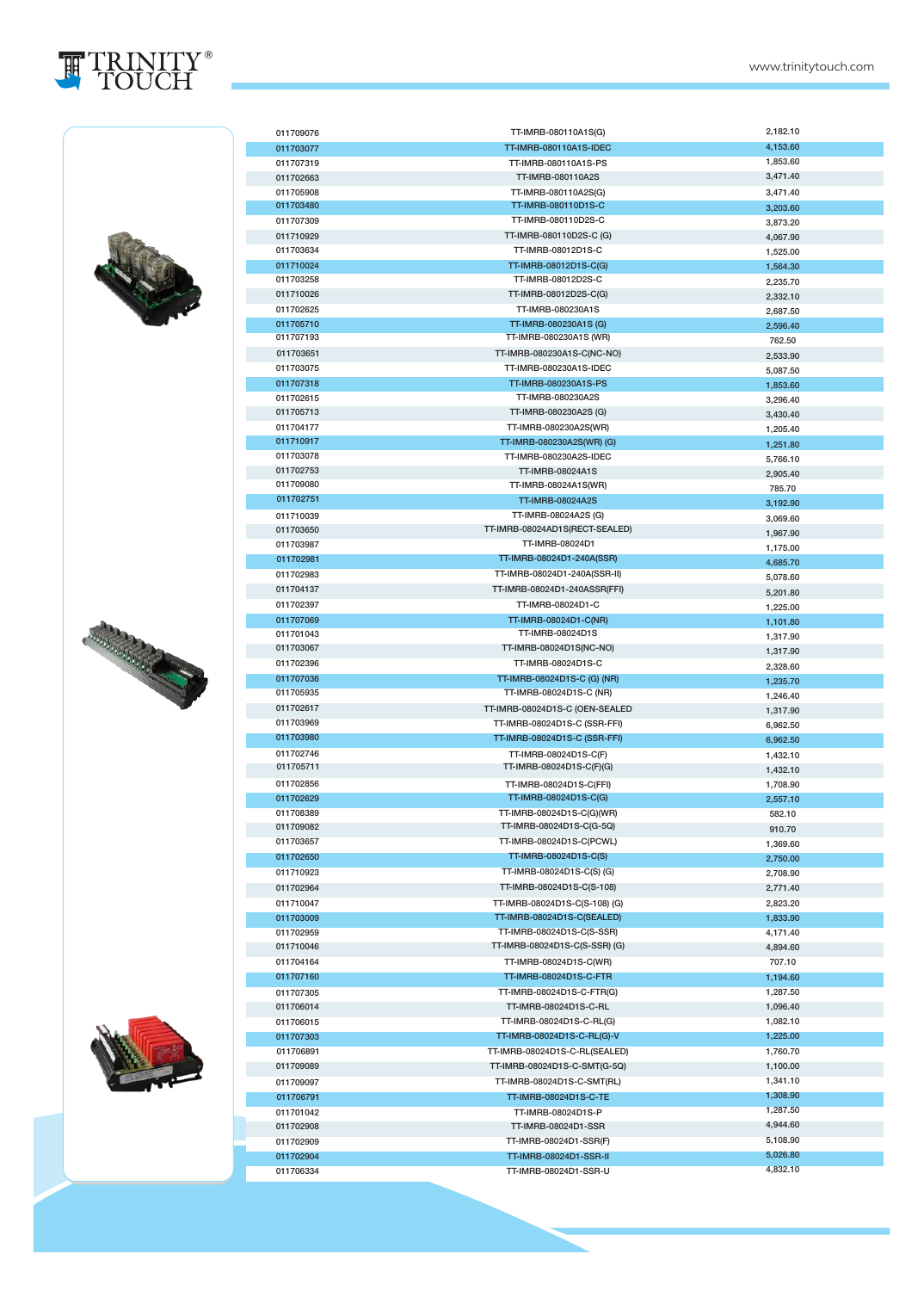

| 011706724 | TT-IMRB-08024D1-SSR-U-704B     | 4,683.90             |
|-----------|--------------------------------|----------------------|
| 011702851 | TT-IMRB-08024D2-C              | 1,894.60             |
| 011710040 | TT-IMRB-08024D2-C (G)          | 1,928.60             |
| 011701052 | TT-IMRB-08024D2S               | 1,957.10             |
| 011710035 | TT-IMRB-08024D2S (G)           | 2,008.90             |
| 011709073 | TT-IMRB-08024D2S(SCC-OEN)      | 2.230.40             |
| 011702638 | TT-IMRB-08024D2S-C             | 2,842.90             |
| 011705957 | TT-IMRB-08024D2S-C (G) (WR)    | 1,091.10             |
|           |                                |                      |
| 011705956 | TT-IMRB-08024D2S-C (NR)        | 1,853.60             |
| 011710926 | TT-IMRB-08024D2S-C (NR) (G)    | 1,987.50             |
| 011707317 | TT-IMRB-08024D2S-C (WR)        | 1,023.20             |
| 011710930 | TT-IMRB-08024D2S-C (WR) (G)    | 1,148.20             |
| 011702922 | TT-IMRB-08024D2S-C(F)          | 2,233.90             |
| 011705712 | TT-IMRB-08024D2S-C(F)(G)       | 2,266.10             |
| 011702924 | TT-IMRB-08024D2S-C(FFI)        | 2,348.20             |
| 011710043 | TT-IMRB-08024D2S-C(FFI) (G)    | 2,591.10             |
| 011705667 | TT-IMRB-08024D2S-C(G)          | 2,848.20             |
| 011705955 | TT-IMRB-08024D2S-C(OEN-SEALED) | 1,967.90             |
| 011710925 | TT-IMRB-08024D2S-C(OEN-SEALED) | 1,967.90             |
| 011703097 | TT-IMRB-08024D2S-C(RT)         | 2,462.50             |
| 011706018 | TT-IMRB-08024D2S-C-RL          | 1,791.10             |
| 011706019 | TT-IMRB-08024D2S-C-RL(G)       | 1,762.50             |
|           |                                |                      |
| 011709081 | TT-IMRB-08024D2S-RL(SCC)       | 2,541.10             |
| 011703089 | TT-IMRB-08024D4S-C             | 4,367.90             |
| 011710909 | TT-IMRB-08024D4S-C (G)         | 4.717.90             |
| 011704816 | TT-IMRB-08UA/D1S-C(WR)         | 1,998.20             |
| 011704593 | TT-IMRB-120110A2S              | 5,087.50             |
| 011710919 | TT-IMRB-120110A2S (G)          | 4,328.60             |
| 011706058 | TT-IMRB-120110A2S(-VE)         | 4,964.30             |
| 011710927 | TT-IMRB-120110A2S(-VE) (G)     | 4,326.80             |
| 011702849 | TT-IMRB-160110A1S              | 4,160.70             |
| 011709054 | TT-IMRB-160110A1S(WR)          | 1,537.50             |
| 011702749 | TT-IMRB-160110A2S              | 6,694.60             |
| 011710037 | TT-IMRB-160110A2S (G)          | 5,614.30             |
| 011710028 | TT-IMRB-16012D1-C(G)           | 2,821.40             |
|           | TT-IMRB-16012D1S-C             |                      |
| 011704621 | TT-IMRB-160230A1S              | 2.955.40             |
| 011702848 | TT-IMRB-160230A2S              | 5,067.90             |
| 011702747 | TT-IMRB-160230A2S (G)          | 6,500.00             |
| 011710036 |                                | 6,755.40             |
| 011701045 | <b>TT-IMRB-16024D1S</b>        | 2,419.60             |
| 011702665 | TT-IMRB-16024D1S-C             | 2,564.30             |
| 011702973 | TT-IMRB-16024D1S-C(F)          | 2,791.10             |
| 011706064 | TT-IMRB-16024D1S-C(F)(G)       | 2,678.60             |
| 011702926 | TT-IMRB-16024D1S-C(FFI)        | 2,966.10             |
| 011707316 | TT-IMRB-16024D1S-C(G)          | 2,523.20             |
| 011709087 | TT-IMRB-16024D1S-C(G-5Q)       | 2,219.60             |
| 011704826 | TT-IMRB-16024D1S-C(WR)         | 1,164.30             |
| 011702933 | TT-IMRB16024D1S-CNC            | 3,089.30             |
| 011710935 | TT-IMRB16024D1S-CNC (G)        |                      |
| 011704601 | TT-IMRB-16024D1S-CNC(F)        | 3,492.90<br>3,367.90 |
|           |                                |                      |
| 011710920 | TT-IMRB-16024D1S-CNC(F)(G)     | 3,325.00             |
| 011703565 | TT-IMRB16024D1S-CNC(WR)        | 1,782.10             |
| 011710916 | TT-IMRB16024D1S-CNC(WR) (G)    | 2,001.80             |
| 011704036 | TT-IMRB-16024D1S-DO(F20)       | 2,430.40             |
| 011702907 | TT-IMRB-16024D2S               | 3,616.10             |
| 011710041 | TT-IMRB-16024D2S (G)           | 3,823.20             |
| 011702742 | TT-IMRB-16024D2S-C             | 4,253.60             |
| 011702994 | TT-IMRB-16024D2S-C(F)          | 4,625.00             |
| 011710902 | TT-IMRB-16024D2S-C(F) (G)      | 4,612.50             |
| 011705915 | TT-IMRB-16024D2S-C(G)          | 4,017.90             |
| 011704032 | TT-IMRB-16024D2S-DI2X25M       | 3,307.10             |
| 011704037 | TT-IMRB-16024D2S-DO(D25M)      | 3,851.80             |